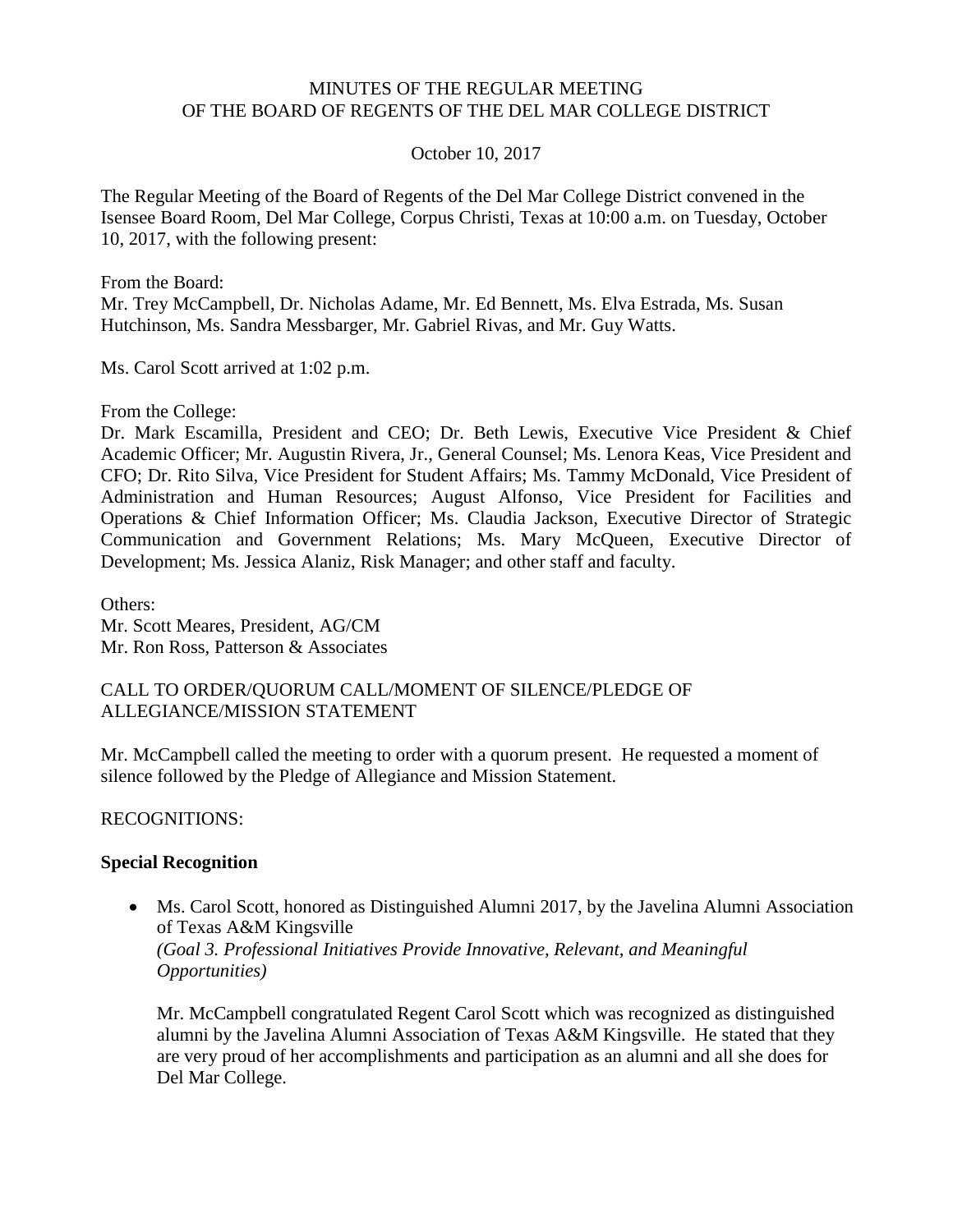Mr. Marty Sepulveda, Scout Executive, South Texas Council of the Boy Scouts *(Goal 6. Partnerships: Expand Opportunities for Mutually-Beneficial Alliances)*

Mr. Rivera introduced Mr. Sepulveda, and stated that he and his family are truly committed to the mission of scouting. Mr. Sepulveda is an Eagle Scout and has several Eagle Scouts in his family. Mr. Sepulveda had an opportunity to work at one of the largest councils in the United States, Sam Houston Council, and a few months ago Corpus Christi had the opportunity to get him back. Recently, South Texas Council of Boy Scouts hosted a Merit Badge College and University of Scouting; Mr. Rivera participated alongside many Del Mar faculty members.

Mr. Sepulveda thanked the College for what it does to partner in the community with organizations like the Boy Scouts of America. Del Mar College has been a great supporter of the South Texas Council of Boy Scouts and has hosted several events. He thanked Chuck McKinny and the Public Safety Staff who have given of their time to make their youth and volunteers welcome, he also thanked our food service, and Dr. Leonard Rivera and his staff.

Mr. Sepulveda introduced David Hebert, the Program Director. They provided each Regent with a scouting patch with the new Del Mar Viking Mascot in appreciation of the College's partnership.

## **Faculty**

 Introduction of Dean of Institutional Effectiveness and Assessment, Dr. Kristina Wilson, and Cody Gregg, Dean of Learning Resources………….………………....Dr. Beth Lewis *(Goal 3. Professional Initiatives Provide Innovative, Relevant, and Meaningful Opportunities)*

Dr. Lewis introduced Dr. Kristina Wilson, Dean of Institutional Effectiveness and Assessment. She stated that Dr. Wilson has 11 years of expertise in higher education assessment and leadership. Her vast experience will play a pivotal role in ongoing College initiatives regarding program review, assessment of student learning outcomes, pathway reform efforts and institutional effectiveness. Dr. Wilson was recently the Associate Dean of Curriculum and Student Learning at South Texas College.

Dr. Lewis introduced Cody Gregg, the Dean of Learning Resources, with over twenty years of experience in management and administrative positions including instructional technologies, open resource labs, library services and active learning spaces. They look forward to his direction in the expansion of the library and learning support services. Prior to coming to Del Mar College, Mr. Gregg was the Dean of Learning and Support Services at South Texas College.

Dr. Wilson and Mr. Gregg briefly addressed the Board, and shared their excitement of being part of the Del Mar team.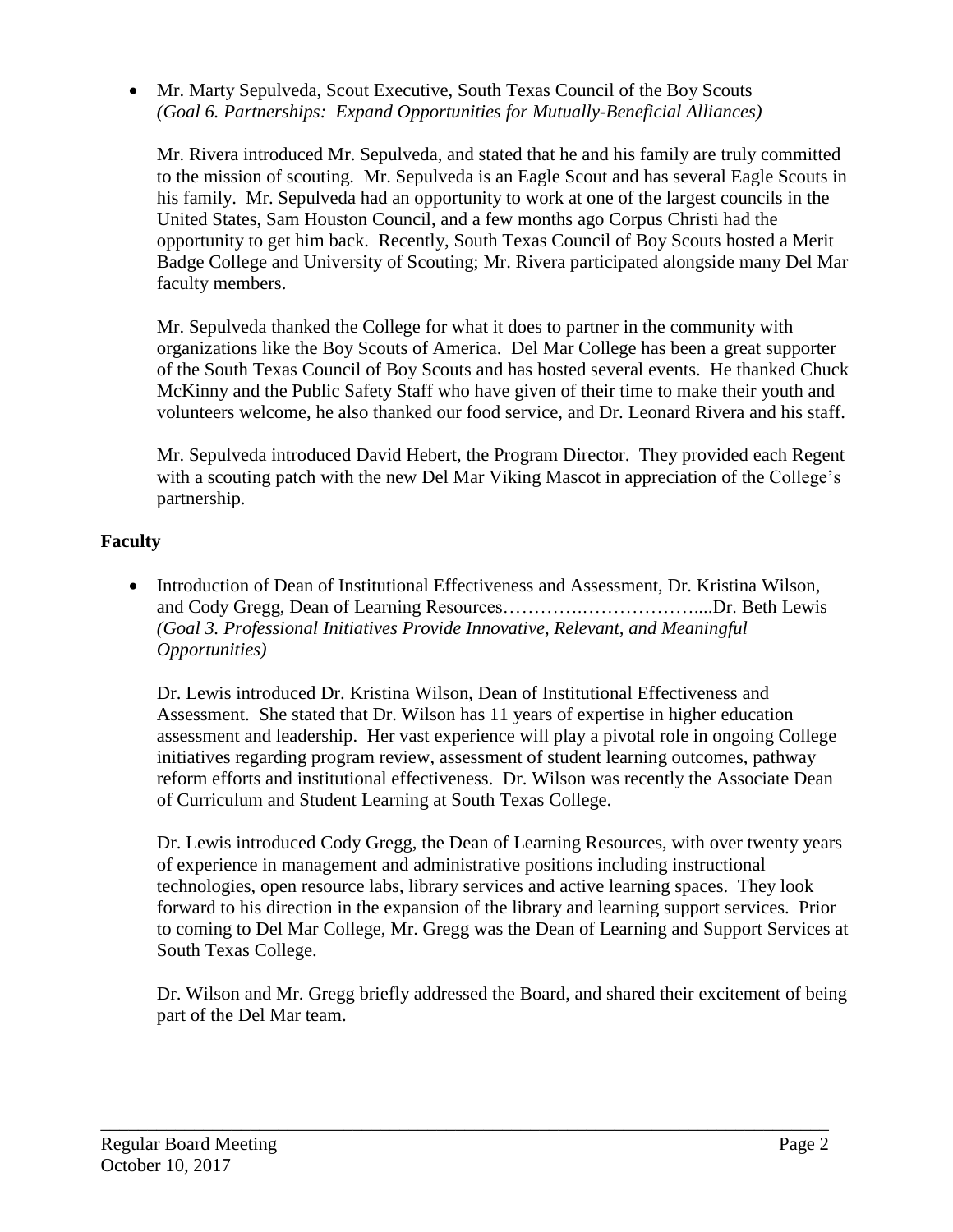#### STAFF REPORTS:

 Student Enrollment Update….………………………………………………Dr. Rito Silva *(Goal 2. Student Access and Support Services: Maximize Affordable and Excellence in Student Services)*

Dr. Silva presented student enrollment information for Fall 2017. He thanked the offices of Dean Patricia Benavides-Dominguez and Dr. Leonard Rivera for the data and graphs for today's presentation.

The presentation included details on the following:

- o Strategic Initiatives
- o Pre-Registration
- o Registration Week
- o Credit Enrollment by Term
- o Credit Enrollment: First Time in College
- o Credit Enrollment: Full Time Status
- o Annual Enrollments in Continuing Education Courses
- o Total Annual Unduplicated Headcount for Credit and Continuing Education Courses
- o Re-Enrollment Initiatives

See attached presentation: Student Enrollment [Presentation](http://www.delmar.edu/WorkArea/DownloadAsset.aspx?id=2147486121)

Dr. Silva and Dr. Escamilla responded to questions from the Regents throughout the presentation.

 Mascot Naming Contest Update………………………………………..…....Dr. Rito Silva *(Goal 2. Student Access and Support Services: Maximize Affordable and Excellence in Student Services)*

Dr. Silva reported that the Viking Mascot joined the College in April, 2017 and has been a great addition to the Del Mar family. He has made several appearances including elementary schools, graduation and orientation, and has been on the Over the Edge commercial.

Ms. Jackson described the Viking naming process, emphasizing that it is student driven although they take input from faculty, staff, alumni, and community members. They received over 800 submissions of names, the Mascot Committee narrowed it down to 200 names, and the Mascot Panel narrowed it down to 16 names. Students will vote each week to narrow the names to four. On November 16, they will announce the Viking name at the "Big Reveal" celebration at the Harvin Center. The prize for the individual naming the Viking will receive \$1,000 which can be used on campus at the bookstore, or for tuition.

Dr. Escamilla reminded everyone that this idea came about a few years ago and much work has gone into getting them to this point. Dr. Silva and his team are taking the mascot out to the elementary schools and that is critical, they light up and have fun but it is serious business as they think of reaching out and recruiting those future students.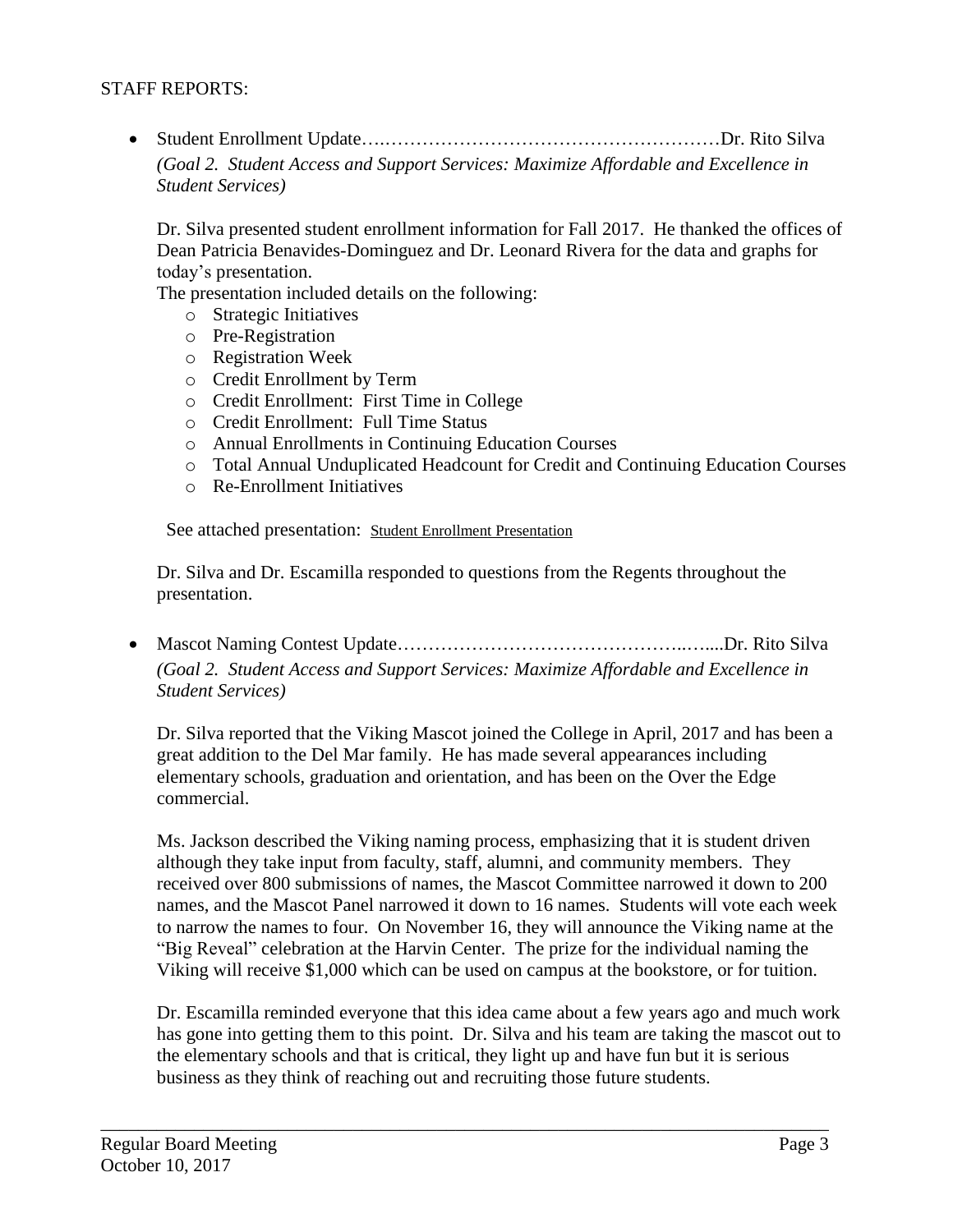Update on Offering Bachelor's Degrees at Del Mar College…….………..Dr. Beth Lewis *(Goal 1. Student Learning Success: Ensure Exceptional Educational Opportunities for All Students)*

Dr. Lewis discussed legislation passed by the Texas Legislature in the past session, Bill 2118. This Bill permits The Texas Higher Education Coordinating Board to authorize community colleges to offer baccalaureate degrees in applied science, applied technology, and nursing which have demonstrated a workforce need.

Dr. Lewis reviewed the requirements and factors in THECB"s decision to approve the request.

Dr. Escamilla and Dr. Lewis responded to questions from the Regents.

• Development Office Updates………………………………………………Ms. Mary McQueen Hurricane Harvey Emergency Assistance Over the Edge, October 20-21, 2017  *(Goal 6. Partnerships: Expand Opportunities for Mutually-Beneficial Alliances)*

Ms. McQueen provided information to the Board regarding the Foundation. She indicated that after Hurricane Harvey they focused on the communities highly affected. They contacted students in these communities to check on their well-being and reallocated funds for each student attending in order to bring their annual scholarship up to \$2,000. The Foundation reallocated \$65,000 to 69 students that were staying in school. They have also created the Harvey Relief Fund, these are grants the students apply for, to offset their personal costs with Harvey, with a maximum award of \$500. The Foundation did online fundraising and also spoke to a very generous benefactor who had given them a \$100,000 grant for another initiative and she spoke to them about refocusing the grant for Harvey Relief and they agreed. To date they have provided \$24,850 to 59 students and currently are processing ten to twenty applications per week.

Ms. McQueen discussed the rappelling fundraiser, Over the Edge, which is scheduled for October 21, 2017, with the media event on October 20, 2017.

# COLLEGE PRESIDENT'S REPORT…………………………………...……Dr. Mark Escamilla

\_\_\_\_\_\_\_\_\_\_\_\_\_\_\_\_\_\_\_\_\_\_\_\_\_\_\_\_\_\_\_\_\_\_\_\_\_\_\_\_\_\_\_\_\_\_\_\_\_\_\_\_\_\_\_\_\_\_\_\_\_\_\_\_\_\_\_\_\_\_\_\_\_\_\_\_\_\_

• October 20, 2017, Over the Edge *(Goal 6. Partnerships: Expand Opportunities for Mutually-Beneficial Alliances)*

Dr. Escamilla stated that he will be going "Over the Edge" on October  $20<sup>th</sup>$  and appreciates all the brave souls that have signed up to rappel in this event.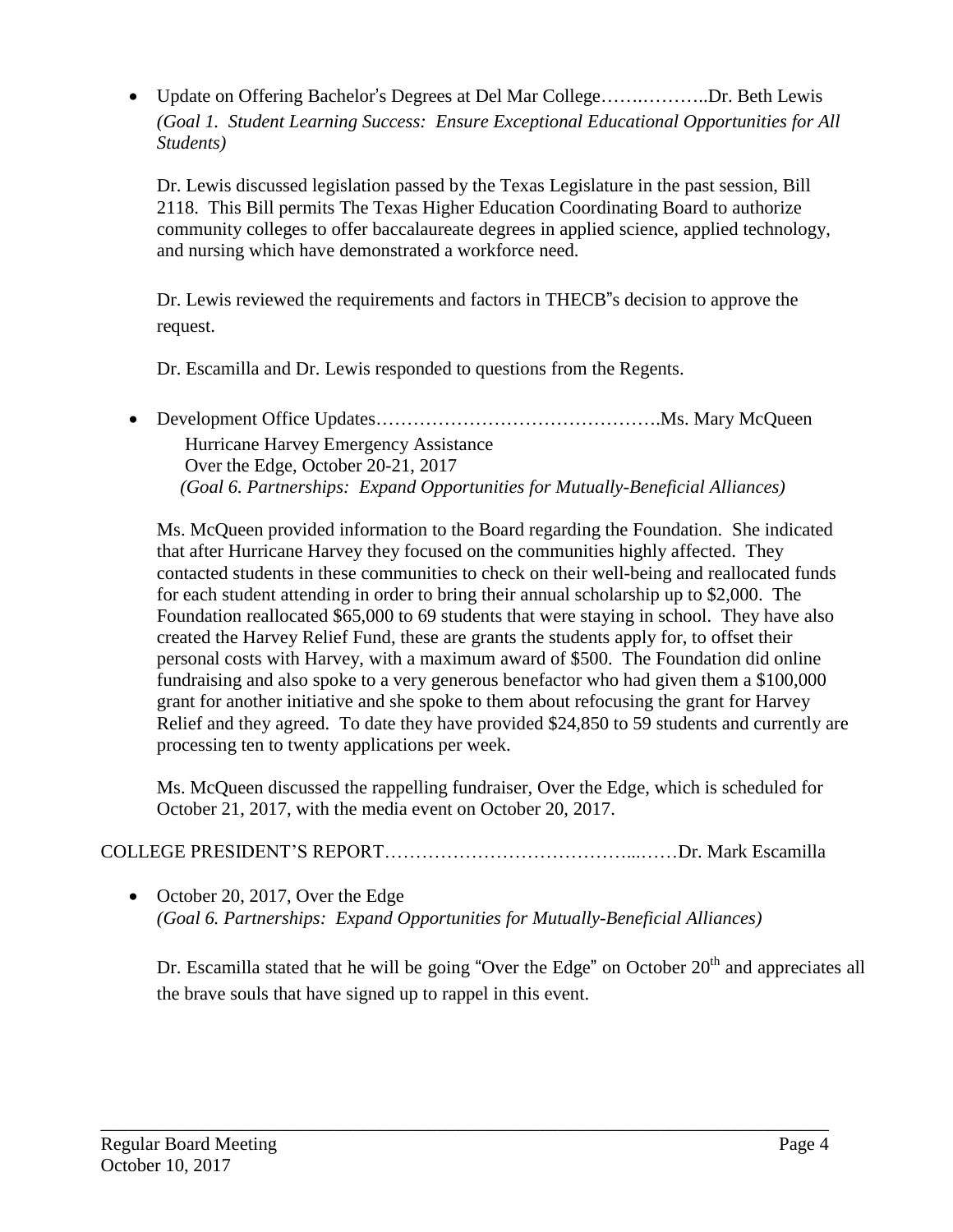• September 25-27, 2017, ACCT Leadership Congress *(Goal 5. Advocacy: Advance the College Mission Through Effective Governance and Positioning)*

Dr. Escamilla attended the ACCT Leadership Congress Conference on September 25-27 in Las Vegas. It was time well spent; it was productive and nice to catch up with colleagues from all over the country, with 1600 institutions represented.

### REGENT'S COMMENTS:

• 2017 ACCT Leadership Congress *(Goal 5. Advocacy: Advance the College Mission Through Effective Governance and Positioning)*

Mr. McCampbell stated that six of the Regents attended the Association of Community College Trustees Annual Conference. With six Regents attending for 3 ½ days, they were able to cover upward of 100 educational sessions.

Regents Watts, Rivas, Scott, Adame, Messbarger, and McCampbell provided a brief overview of one or two of the sessions they attended.

 CB to DC…………………………………………………………………..Ms. Carol Scott *(Goal 5. Advocacy: Advance the College Mission Through Effective Governance and Positioning)*

Regent Scott represented Del Mar College at the United Chamber of Commerce Coastal Bend to DC trip last week. She provided a brief overview of her trip, which included discussions of Pell Grant, Perkins Act, and higher education in general.

### PENDING BUSINESS:

Status Report on Requested Information *(Goal 5. Advocacy: Advance the College Mission Through Effective Governance and Positioning)*

### CONSENT AGENDA

### Notice to the Public

*The following items are of a routine or administrative nature. The Board of Regents has been furnished with background and support material on each item, and/or it has been discussed at a previous meeting. All items will be acted upon by one vote without being discussed separately unless requested by a Board member or a citizen, in which event the item(s) will immediately be withdrawn for individual consideration in their normal sequence after the items not requiring separate discussion have been acted upon. The remaining items will be adopted by one vote.*

### CONSENT MOTIONS:

*(At this point the Board will vote on all motions not removed for individual consideration.)*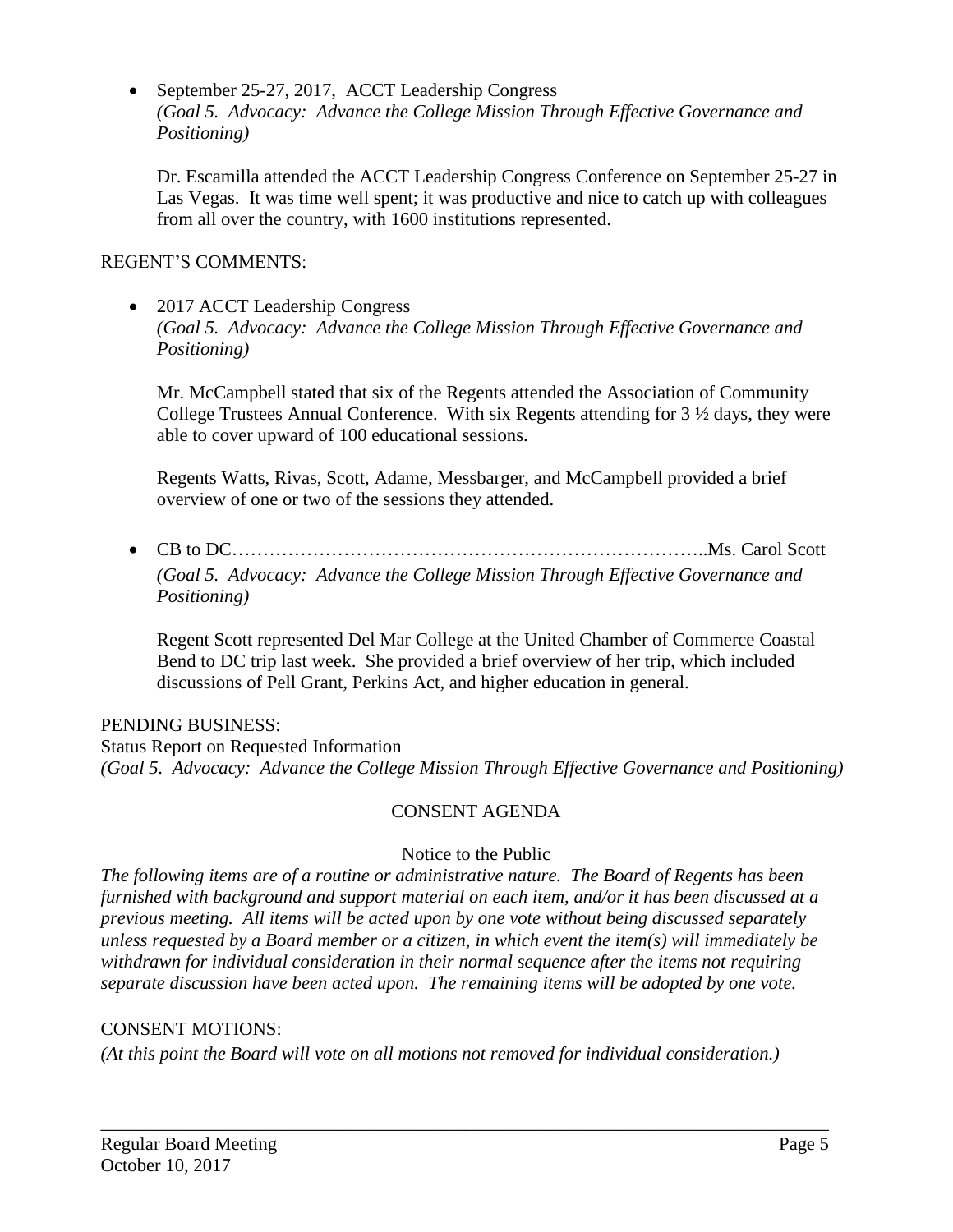#### ITEMS FOR DISCUSSION AND POSSIBLE ACTION:

- 1. Approval of Minutes: Minutes of Budget Workshop, July 28, 2017 Minutes of Regular Board Meeting, August 8, 2017 *(Goal 5. Advocacy: Advance the College Mission Through Effective Governance and Positioning)*
- 2. Acceptance of Investments for September 2017 *(Goal 7. Resources: Ensure Strong Financial and Operational Capacity)*

Ms. Rivas made a motion to approve the consent agenda items. Ms. Messbarger seconded the motion. There was no further discussion from the Board. There were no public comments. A voice vote was taken and the motion carried unanimously, 9-0 with Regents McCampbell, Adame, Bennett, Estrada, Hutchinson, Messbarger, Rivas, Scott, and Watts in favor.

#### REGULAR AGENDA

3. Discussion and possible action related to the College's Quarterly Investment Report for the period ending August 31, 2017….….…………………………...........Ms. Lenora Keas *(Goal 7. Resources: Ensure Strong Financial and Operational Capacity)*

Ms. Keas introduced Ron Ross who represented Linda Patterson of Patterson and Associates at today's meeting.

Mr. Ross discussed the elevated tension that ruled the months of August and September with hurricanes and things going on in North Korea. He discussed a few of the topics that were discussed at the FOMC Committee Meeting, Federal Chair Yellan indicated at the FOMC meeting that they would start with the unwinding of the balance sheet, which is known as quantitative tightening and she also indicated that people were not expecting a rate increase in December 2017 and a possibility of three more rate increases in 2018, and these things surprised markets. There are many underpinnings of the economy getting better.

Mr. Ross provided an overview of pooled funds, excluding the Series 2016 Tax Bond, the fiscal quarter earnings at the end of August were \$164,115. The Series 2016 Tax Bond pooled funds fiscal quarter earnings were \$203,106. He discussed their continued effort to diversify the portfolio.

> Ms. Estrada made a motion to accept the investment report. Mr. Rivas seconded the motion. There was no further discussion from the Board. There were no public comments. A voice vote was taken and the motion carried unanimously, 9-0, with Regents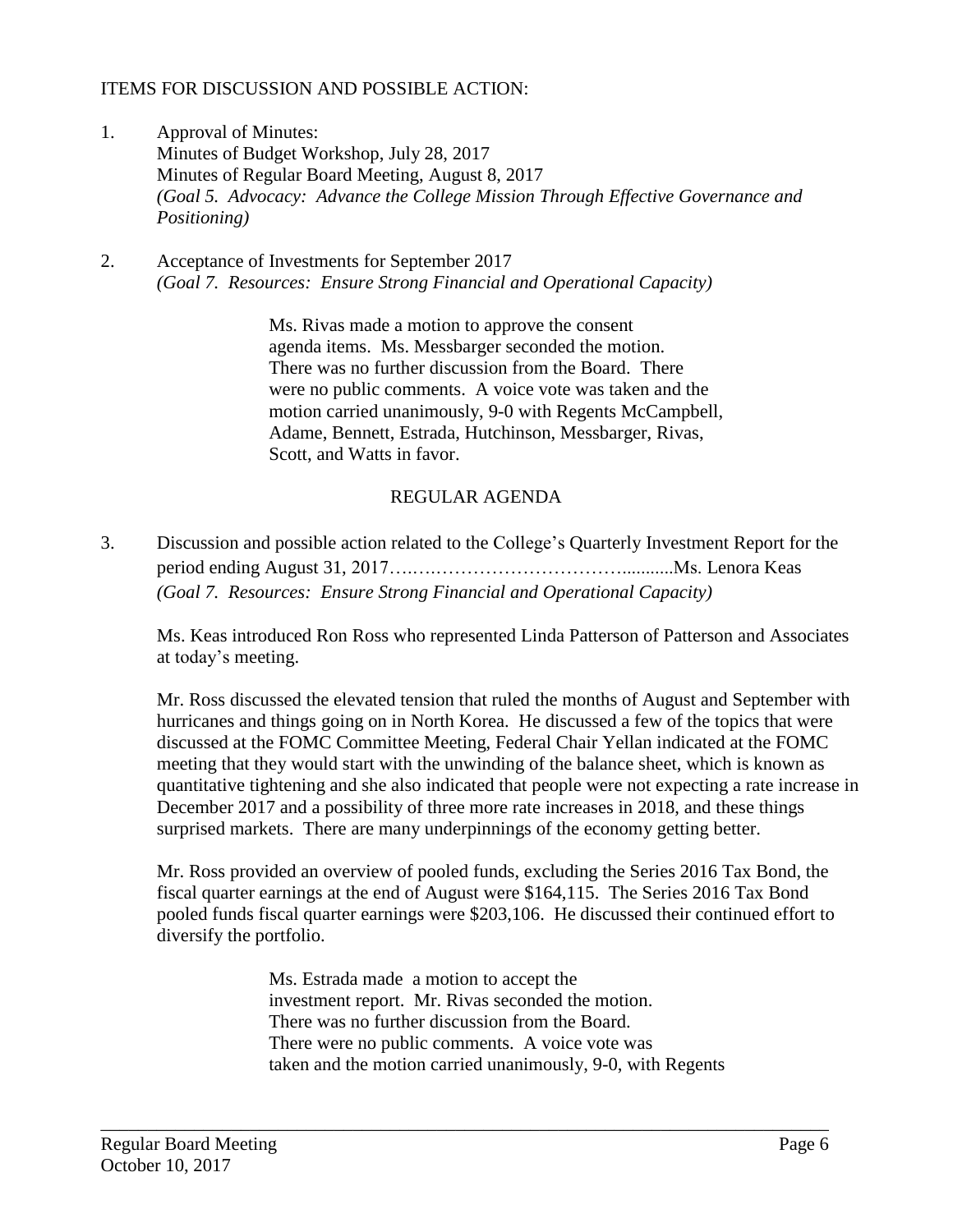McCampbell, Adame, Bennett, Estrada, Hutchinson, Messbarger, Rivas, Scott and Watts in favor.

4. Discussion and possible action related to a Resolution Adopting Investment Policy and Investment Strategy….………………….………………………………..Ms. Lenora Keas *(Goal 7. Resources: Ensure Strong Financial and Operational Capacity)*

Mr. Ross reported that after Ms. Patterson reviewed the College's investment policy, he discussed the proposed minor clarifications and revisions made to this policy.

Mr. Ross responded to questions from the Regents.

Mr. Rivas made a motion to accept the resolution adopting the investment policy and investment strategy. Ms. Scott seconded the motion. There was no further discussion from the Board. There were no public comments. A voice vote was taken and the motion carried unanimously, 9-0, with Regents McCampbell, Adame, Bennett, Estrada, Hutchinson, Messbarger, Rivas, Scott and Watts in favor.

5. Discussion and possible action related to a Resolution adopting the authorized Broker/Dealer list……………………………………………………...…Ms. Lenora Keas *(Goal 7. Resources: Ensure Strong Financial and Operational Capacity)*

The Public Investment Act, Section 2256.025, requires that local governmental entities annually review/revise/adopt a list of qualified broker/dealers authorized to engage in investment transactions.

Ms. Keas read the list of broker/dealers recommended for addition which included the following: Cantor/Fitzgerald, Nomura Securities, Vining Sparks, and Williams Capital Group.

> Mr. Rivas made a motion to accept the resolution adopting authorized broker/dealer list. Ms. Estrada seconded the motion. There was no further discussion from the Board. There were no public comments. A voice vote was taken and the motion carried unanimously, 9-0, with Regents McCampbell, Adame, Bennett, Estrada, Hutchinson, Messbarger, Rivas, Scott and Watts in favor.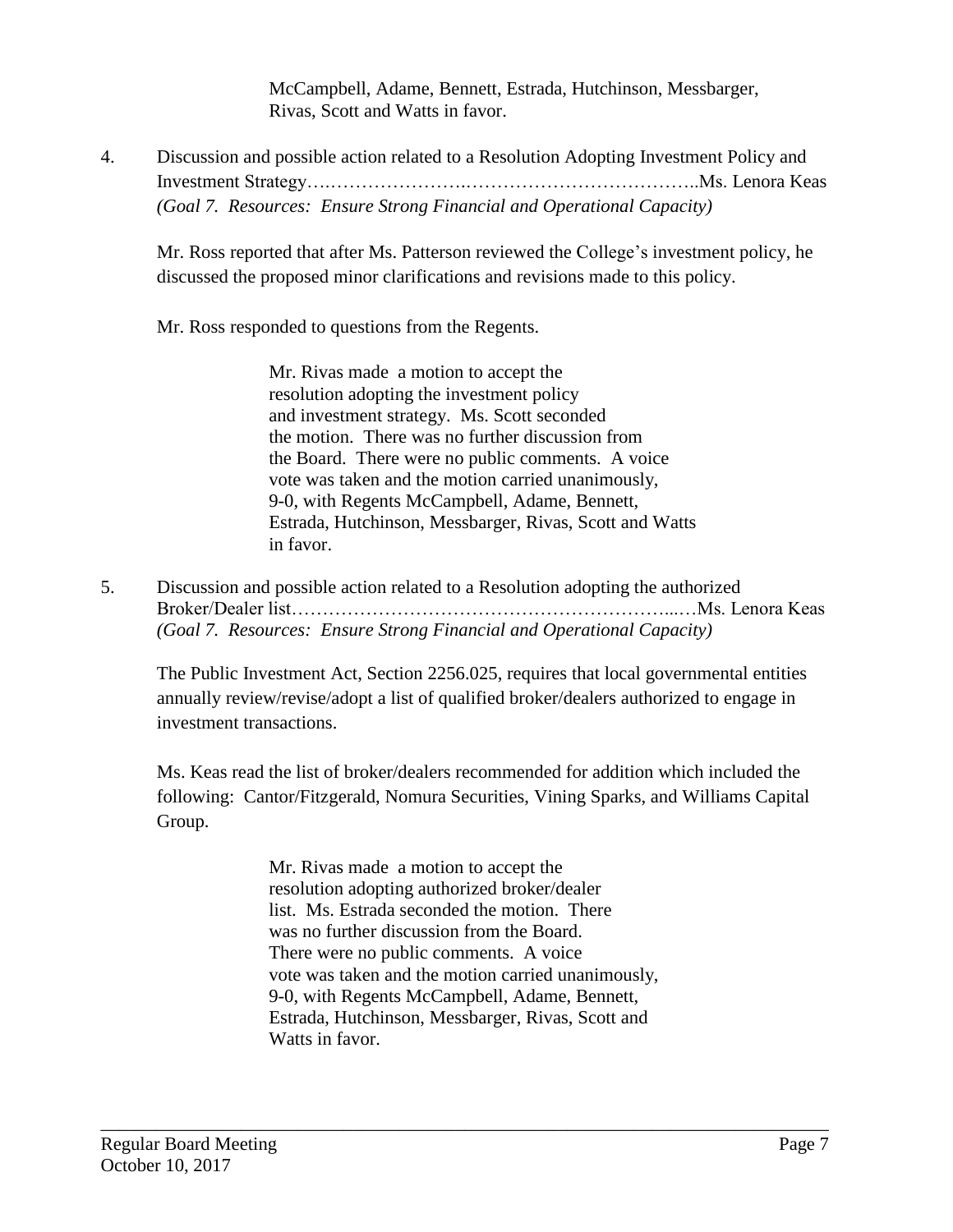6. Discussion and possible action related to the College's Quarterly Financial Statement for the period ending August 31, 2017….….………...………………………Ms. Lenora Keas *(Goal 7. Resources: Ensure Strong Financial and Operational Capacity)* Ms. Keas stated that they are presenting for the quarterly financial report which includes June through August 31 for the Board's consideration. She noted that revenues for the quarter are at 101% and expenditures are at 100% for the quarter. The budgeted amount was \$91,146,180 and \$91,063,117 was expended as of the end of the quarter. At this point and time they are projecting net income of \$660,991. The contingency fund is \$1,335,217. Even though they are at 100% utilization within the budget, the difference is in pension funds which has to do with a \$682,000 pension adjustment due to GASB 68, and is always calculated at the end of the year.

Mr. McCampbell recommended that in the future this should be included in the budget, contingency and since it is not budgeted, it ends up coming out of the contingency fund and they are unable to put away as much in reserves.

Dr. Escamilla stated that because it is a moving target, they will work with the agencies in charge to include an estimate in future budgets.

Ms. Keas responded to questions from the Regents.

Ms. Keas reviewed the balance sheet.

Mr. Rivas made a motion to accept the the agenda item. Mr. Bennett seconded the motion. There was no further discussion from the Board. There were no public comments. A voice vote was taken and the motion carried unanimously, 9-0, with Regents McCampbell, Adame, Bennett, Estrada, Hutchinson, Messbarger, Rivas, Scott and Watts in favor.

7. Discussion and possible action regarding the Internal Audit Follow-Up Reports and Annual Report………………………………………..……………Ms. Tammy McDonald *(Goal 7. Resources: Ensure Strong Financial and Operational Capacity)*

\_\_\_\_\_\_\_\_\_\_\_\_\_\_\_\_\_\_\_\_\_\_\_\_\_\_\_\_\_\_\_\_\_\_\_\_\_\_\_\_\_\_\_\_\_\_\_\_\_\_\_\_\_\_\_\_\_\_\_\_\_\_\_\_\_\_\_\_\_\_\_\_\_\_\_\_\_\_

Ms. McDonald stated that as they continue evaluating the College processes, Ms. Alyssa Martin and Mr. Dan Graves with Weaver, the College's Internal Audit group, will be presenting the follow-up audit reports for Admissions and Registrar, Financial Aid, and IT internal controls. The audits were conducted initially in 2016 and they will also provide the Board with an annual report. The Board packet contained the Admissions and Registrar report, the Financial Aid report and the annual report but due to the sensitive information with the IT report, that will be provided to the Board in Closed Session.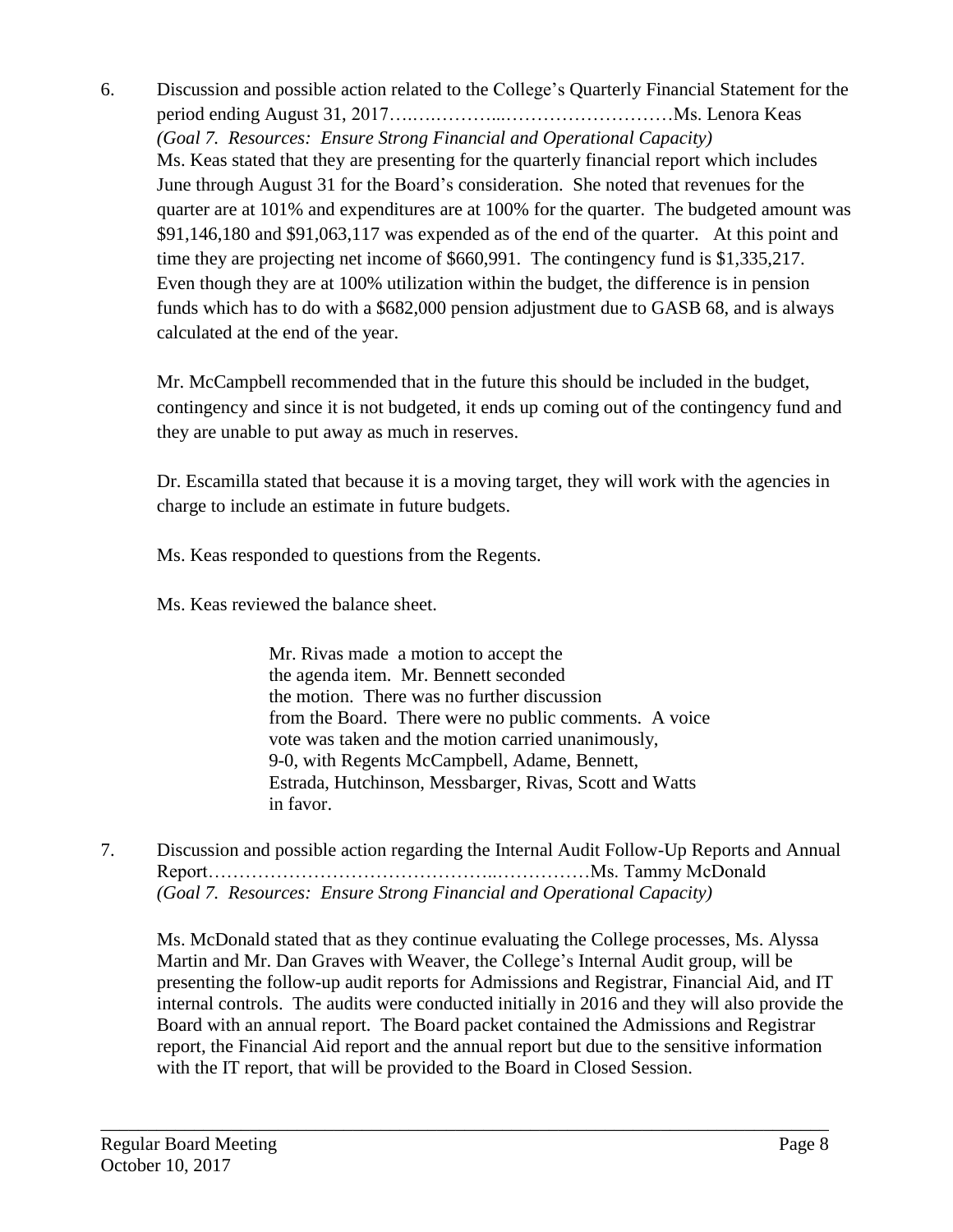Ms. Martin reported that the last time they addressed the Board was in June and they had several internal audits and today's presentation is the wrap-up for fiscal year 2017. The internal audit plan for FY 2017 has been completed; they have completed all audits that were planned and the follow-up procedures and will report the results of the follow-up procedures and conclude their period-ended.

They performed an audit over Admissions and Registrar in the 2016 audit year. They had 25 findings from that audit. Some of the findings were high, medium and some were low with common themes in some of the findings regarding data entry, review, documentation, and IT access, these were the four broad categories in the findings. Their recommendation is always to give management and those responsible for that activity time to put corrective action in place and they validate that the corrective action has occurred and the condition they initially found has been remediated. They evaluated the 25 findings with management to determine the progress. They reviewed with management the progress made and the steps that are in place. Nineteen of the findings were ready for them to perform audit procedures on. One internal audit finding was closed based on College Management's acceptance of the risk. They were aware that six were not completed and they did not perform procedures on these. There were nine partially closed findings and the six they expected to remain not completed.

Mr. Dan Graves reviewed the nine findings for Admissions and Registrar that had partial progress in order for the Board to see the extent of effort that has been put in place.

Dr. Silva reviewed management's response and also described one of the findings in more detail. He explained that management has responded and is continuing to work to remediate these efforts.

Ms. Martin reported that the next follow-up procedure was on the Financial Aid audit, the audit was also performed in 2016. They identified six findings which had active management remediation participation. There were two moderate findings that were identified to be partially completed. Mr. Graves reviewed why these two were partially completed. Dr. Silva provided an update on the two findings.

Ms. Martin reported that they also performed follow-up procedures on the IT General Controls audit. Those procedures were completed in August and of those findings they have similar results of remediated and partially remediated. Based on Texas Government Code § 552.139, the findings will be communicated in Closed Session due to the sensitive and confidential nature of the information.

Mr. Graves reviewed the Annual Internal Audit Report. This report contains the overview of what they have done for 2017 and any other consulting services performed for the College. Their quality review report is incorporated into that report as well as the 2018 Internal Audit Plan, and any external audit services. Mr. Graves reviewed the 2018 Internal Audit Plan.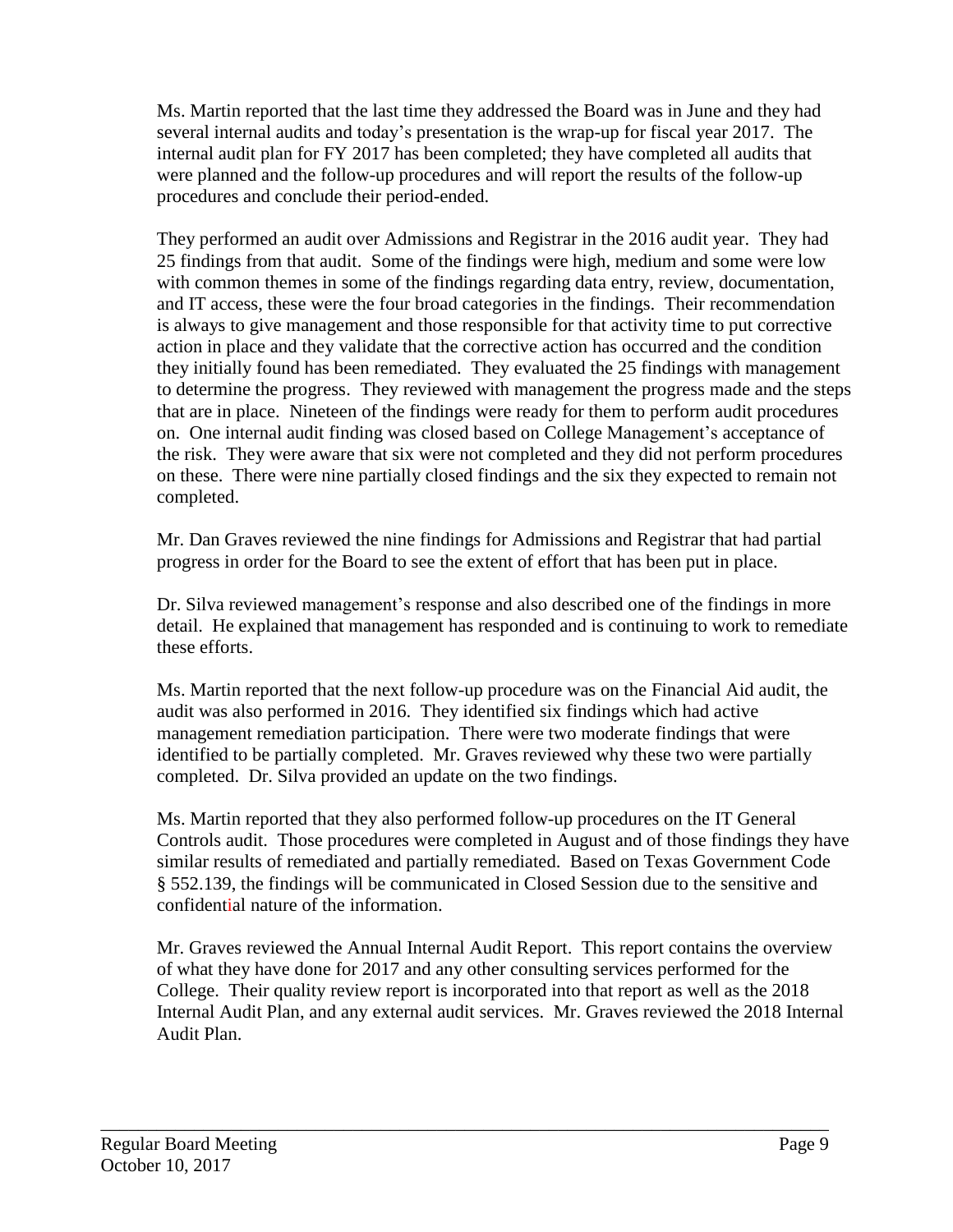Ms. Martin and Mr. Graves responded to questions from the Regents during and after their presentations.

The Board went into Closed Session at 3:26 p.m.

The Board reconvened in Open Session at 4:58 p.m.

Ms. Scott made a motion that the Board accept the Internal Audit follow-up report and Annual Report. Mr. Rivas seconded the motion. There was no further discussion from the Board. There were no public comments. A voice vote was taken and the motion carried unanimously, 9-0, with Regents McCampbell, Adame, Bennett, Estrada, Hutchinson, Messbarger, Rivas, Scott and Watts in favor.

The Board Chair reordered the meeting (with no objection) and opened the floor for General Public Comments.

### GENERAL PUBLIC COMMENTS:

| Mr. Jack Gordy: | Bylaws for complaints be placed in writing                                                                |
|-----------------|-----------------------------------------------------------------------------------------------------------|
| Mr. Marco Luna: | Regarding DACA students and concerns about current situation                                              |
|                 | Mr. Jarred Romero: His experience at Del Mar College                                                      |
| Delia Rios:     | Her experience at Del Mar College                                                                         |
| Lilia Rios:     | Parent of student, Delia Rios, following up on College's process and<br>procedures regarding registration |

8. Discussion and possible action related to the issuance of a Request for Qualifications to solicit Architectural/Engineering Services for Indefinite Delivery/Indefinite Quantity (IDIQ) for the new Del Mar College South Side Campus…..………..Mr. August Alfonso *(Goal 7. Resources: Ensure Strong Financial and Operational Capacity)*

Mr. Alfonso reported that the Request for Qualifications (RFQ) for Architectural/Engineering Services for use for the College's 2014 and 2016 Capital Improvement Programs has been finalized. This new Request for Qualifications also incorporates a comprehensive change and brings about a new evaluation criteria. Feedback was received from the Board from prior presentations and discussions have been incorporated. Administration is seeking Board approval for the issuance of Indefinite Delivery/Indefinite Quantity (IDIQ) Request for Qualifications for architectural and engineering services for the 2014 Capital Improvement Program as well as the Request for Qualifications for architectural and engineering services for the new Del Mar College South Side Campus. He introduced Scott Meares, President of AG/CM, the College's construction management firm, who will discuss the RFQs and evaluation criteria.